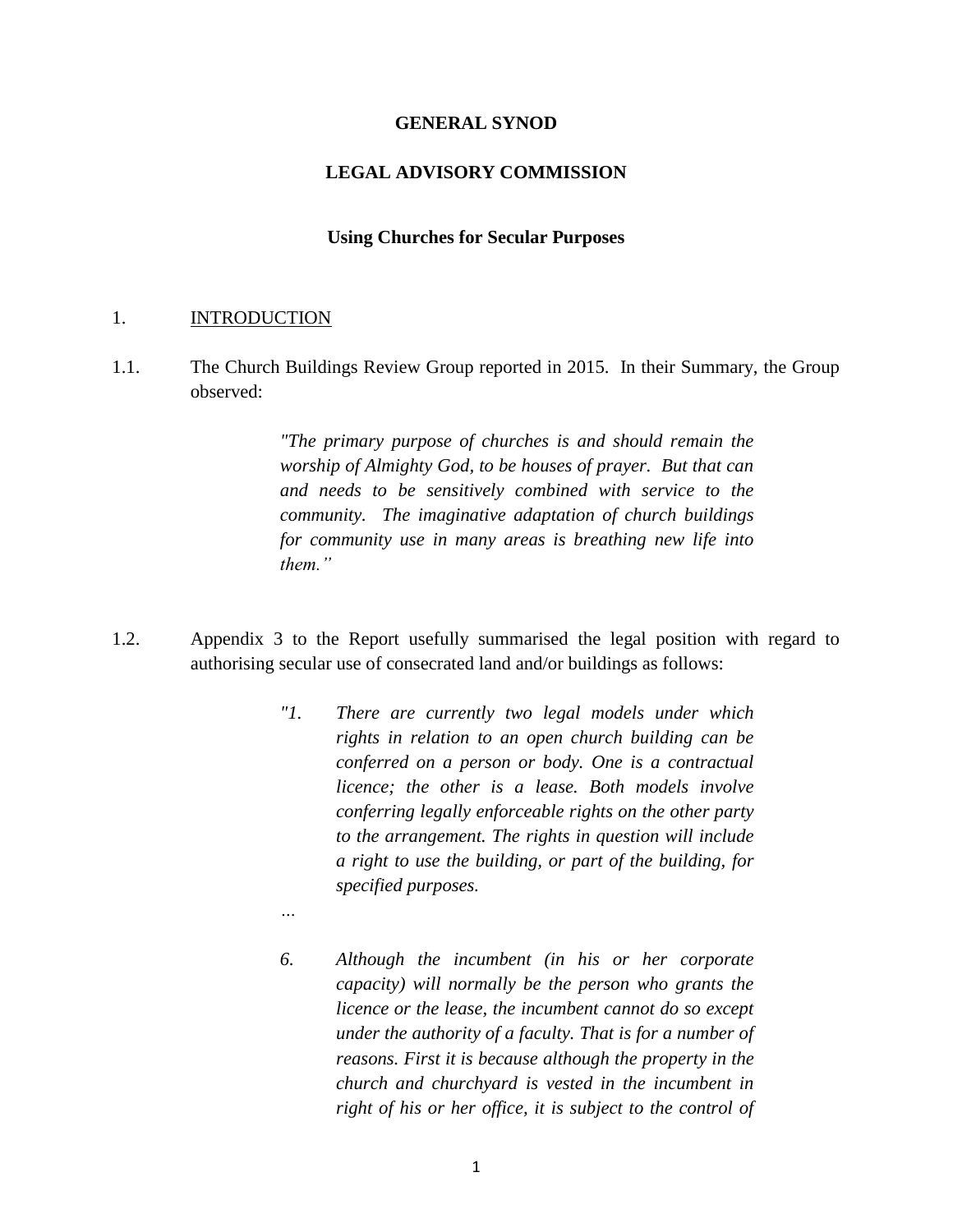*the Ordinary (in the person of the chancellor as judge of the consistory court). Secondly, a consecrated church cannot lawfully be used for secular purposes except under the authority of a faculty. Thirdly, so far as leases are concerned, there are statutory provisions which require the incumbent to obtain a faculty to authorise the grant of a lease.* 

- *7. That means that before a licence or a lease can be entered into, it is necessary to submit a petition to the consistory court and to obtain a faculty. The petition will normally be accompanied by a draft of the proposed licence or lease.*
- *8. There are no special statutory provisions which govern the exercise of the faculty jurisdiction to authorise the grant of a licence. But the court cannot grant a faculty for a licence to use a church in a way which would be inconsistent with its status as a consecrated building as such use would be unlawful. Provided that the proposed use is consistent with the church's consecrated status, the court has a discretion whether to grant a faculty. The court will wish to be satisfied that if the licence is granted the building will continue to be a church and that the proposed use will not prevent its use as a church when it is required for that purpose – which will not merely be on Sundays but also, for example, for the occasional offices.*
- *9. A lease of a church cannot be granted except under the relevant provisions of section 68 of the Mission and Pastoral Measure 2011. The relevant provisions were originally introduced by the Pastoral (Amendment) Measure 2006. The aim of that Measure was to facilitate alternative use of churches in cases in which parishes found that, if such use were to be possible, the intended user group needed to have a lease of the part of the church in question, rather than merely a licence. In many cases this would be because a lease was required to enable the user group to secure financial*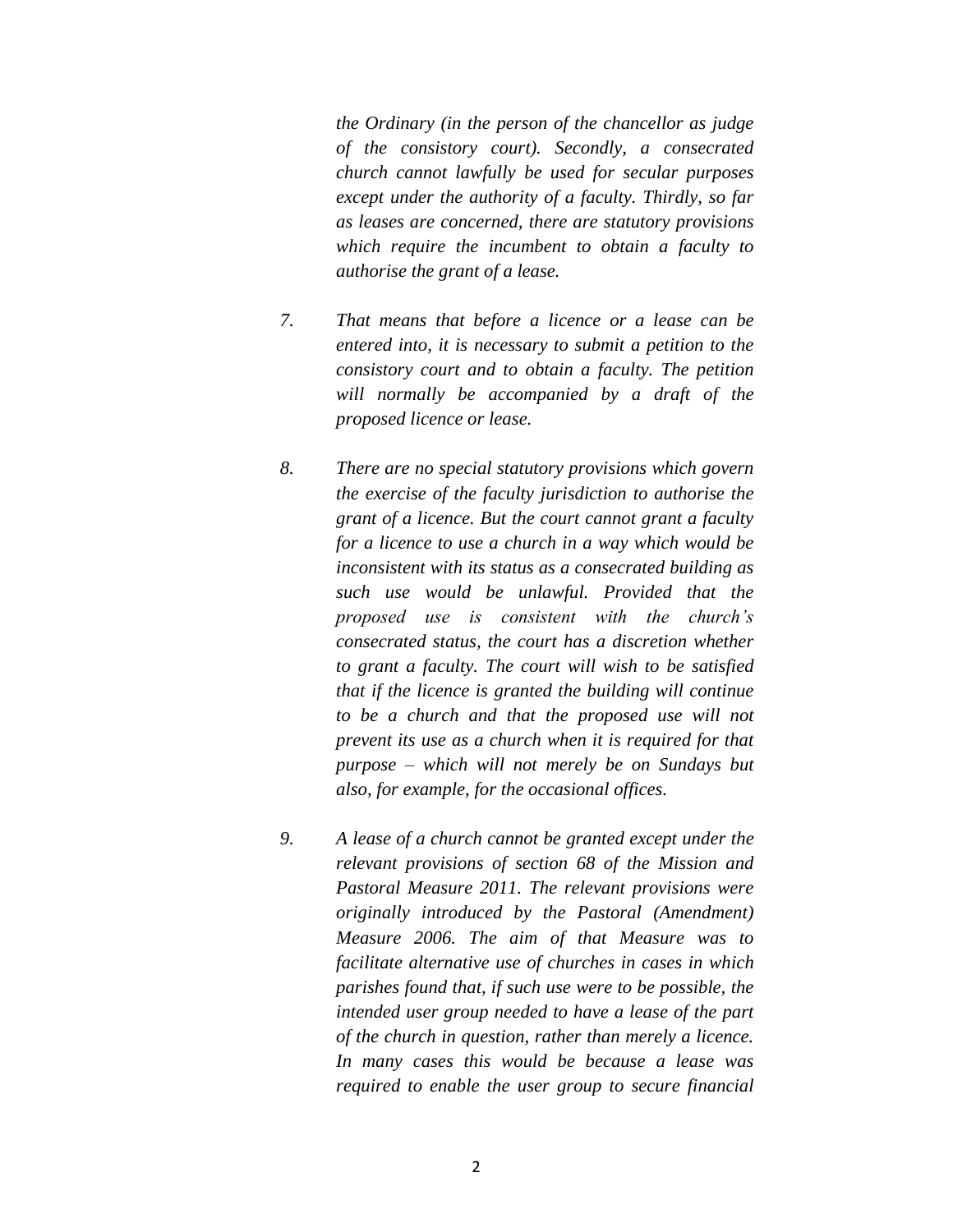*support from one or more public funding bodies (this being a common requirement of a number of such bodies). The purpose of the Measure was not to provide a mechanism for transferring responsibility for the maintenance of church buildings away from the PCC and a lease under section 68 is not an apt means for doing so. (See further below.)* 

- *10. Section 68 of the 2011 Measure empowers the consistory court, in its discretion, to grant a faculty authorising the incumbent to grant a lease. But this is subject to two overriding requirements. The lease must be of part only of a church: it is not possible to grant a lease in respect of the whole church. Moreover, the church building, taken as a whole, must continue to be used primarily as a place of worship after the lease is granted.*
- *11. One reason for imposing these requirements was that the grant of a lease under faculty was not intended as an alternative means of effectively closing a church for regular public worship and appropriating it to other uses.*
- *12. A further reason, of some practical importance, was that if the building as a whole ceased to be used primarily as a place of worship, it would cease to benefit from the ecclesiastical exemption from listed building control. The result of that would be that the church became subject to secular control in addition to the faculty jurisdiction."*
- 1.3. This Opinion sets out the relevant secular planning law on change of use and considers the implications for the Ecclesiastical Exemption of effecting such change as Ecclesiastical Law allows. The implications for rating are also considered. Other regulatory requirements are not covered in this Opinion, but will need to be considered in relevant circumstances. For example, part of St Mary's, Ashford<sup>1</sup> is now a permanent performance review/arts centre with a bar which sells alcoholic drinks. Therefore, a licence is required for that part of the premises.

<sup>&</sup>lt;sup>1</sup> Following the grant of a Faculty which was the subject of the decision of the Court of Arches in (2011) Ecc LJ 244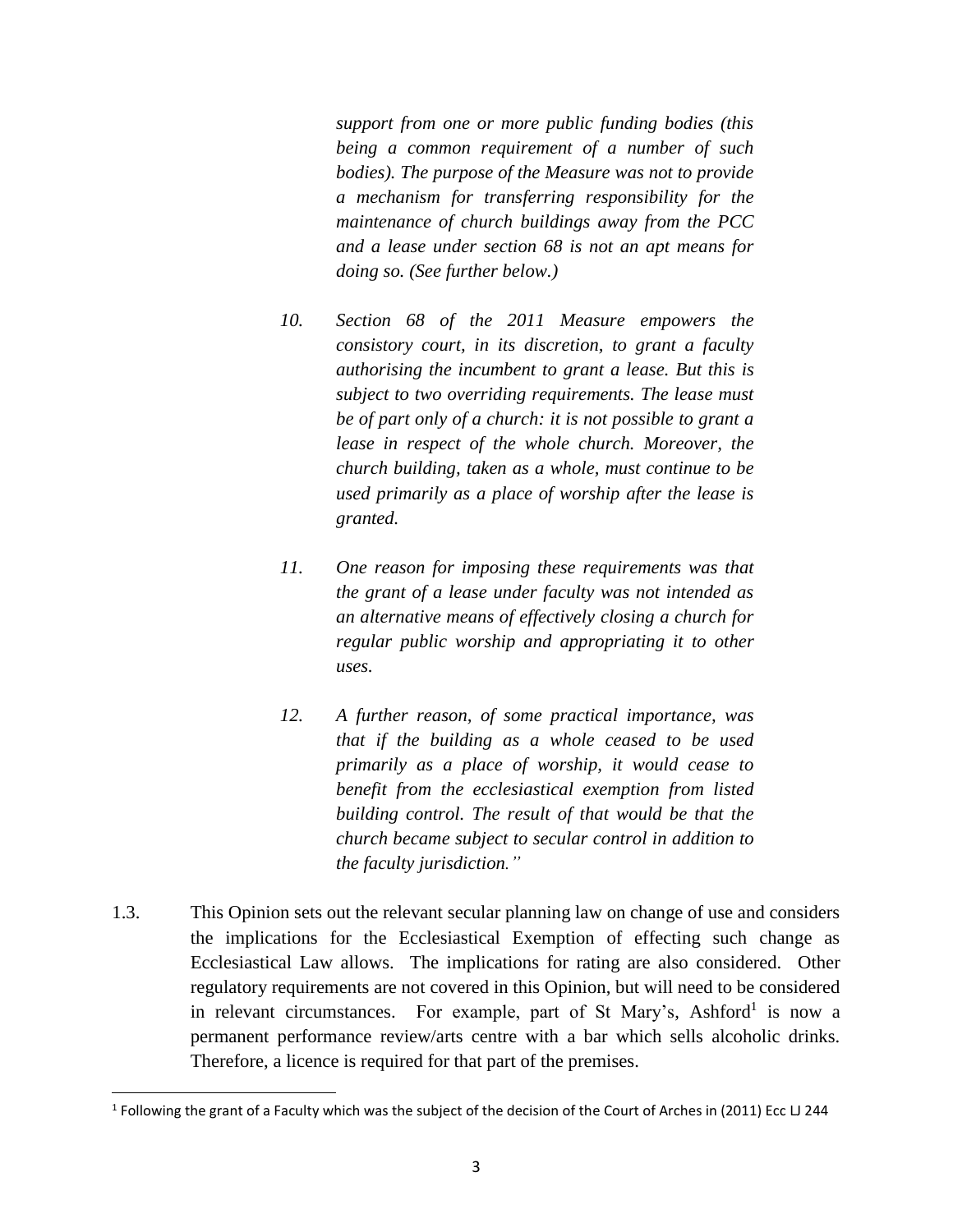1.4. Nothing in this Opinion should be taken as detracting from the need for authorisation by faculty in the case of changes of use within premises covered by the faculty jurisdiction.

## 2. SECULAR PLANNING LAW

2.1 So far as likely to be relevant to church activities, secular planning law is divided into three main areas of regulation. These are: planning control, listed building control and special controls (specifically, trees and advertisements). These three areas will be examined below, starting with listed building and conservation area control. The first and third of these matters are dealt with principally by the Town and Country Planning Act 1990 and secondary legislation made under it. The second is covered by the Listed Building and Conservation Areas Act 1990.

### 2.2 *Listed Building and Conservation Area Control*

- 2.2.1 Listed church buildings are exempt from secular listed building control by virtue of s.60 Listed Buildings Act 1990 ("LBA 1990") which provides as follows:
	- *"(1) The provisions mentioned in subsection (2) shall not apply to any ecclesiastical building which is for the time being used for ecclesiastical purposes.*
	- *(2) Those provisions are sections 3, 4, 7 to 9, 47, 54 and 59.*
	- *(3) For the purposes of subsection (1), a building used or available for use by a minister of religion wholly or mainly as a residence from which to perform the duties of his office shall be treated as not being an ecclesiastical building.*
	- *(4) For the purposes of sections 7 to 9 a building shall be taken to be used for the time being for ecclesiastical purposes if it would be so used but for the works in question.*
	- *(5) The Secretary of State may by order provide for restricting or excluding the operation of subsections (1) to (3) in such cases as may be specified in the order.*
	- *(6) An order under this section may—*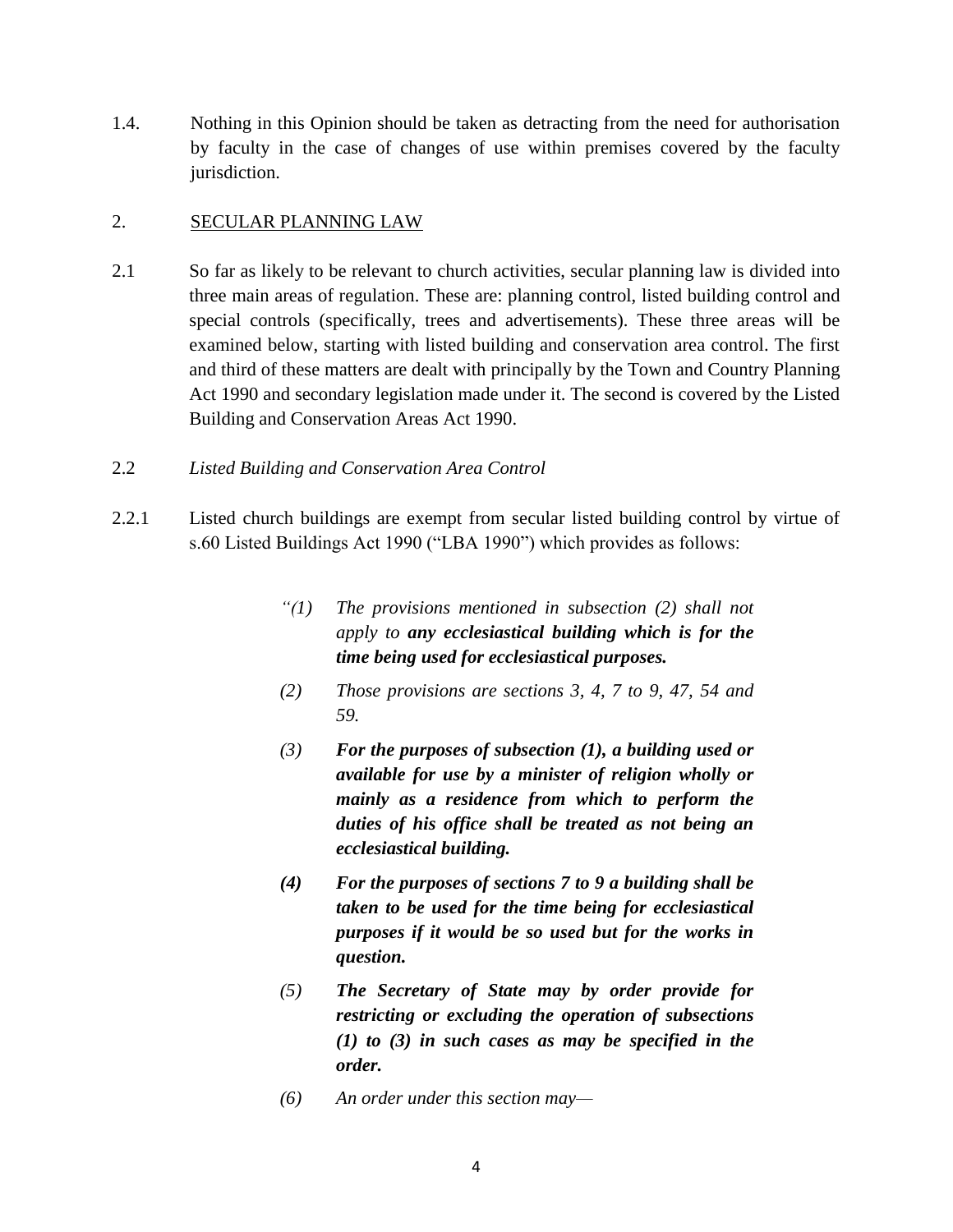- *(a) make provision for buildings generally, for descriptions of building or for particular buildings;*
- *(b) make different provision for buildings in different areas, for buildings of different religious faiths or denominations or according to the use made of the building;*
- *(c) make such provision in relation to a part of a building (including, in particular, an object or structure falling to be treated as part of the building by virtue of section 1(5)) as may be made in relation to a building and make different provision for different parts of the same building;*
- *(d) make different provision with respect to works of different descriptions or according to the extent of the works;*
- *(e) make such consequential adaptations or modifications of the operation of any other provision of this Act or the principal Act, or of any instrument made under either of those Acts, as appear to the Secretary of State to be appropriate.*
- *(7) Sections 7 to 9 shall not apply to the execution of works for the demolition, in pursuance of a pastoral or redundancy scheme (within the meaning of the Pastoral Measure 1983), of a redundant building (within the meaning of that Measure) or a part of such a building."* (Emphasis added).
- 2.2.2 Pursuant to subsection (5) (highlighted above), the Secretary of State has made an Order<sup>2</sup> restricting the operation of s.60 to "*church buildings*" and defining *"church building"* as *"a building whose primary use is as a place of worship."*

<sup>2</sup> The Ecclesiastical Exemption (Listed Buildings and Conservation Areas) (England) Order 2010 (SI.2010/1176)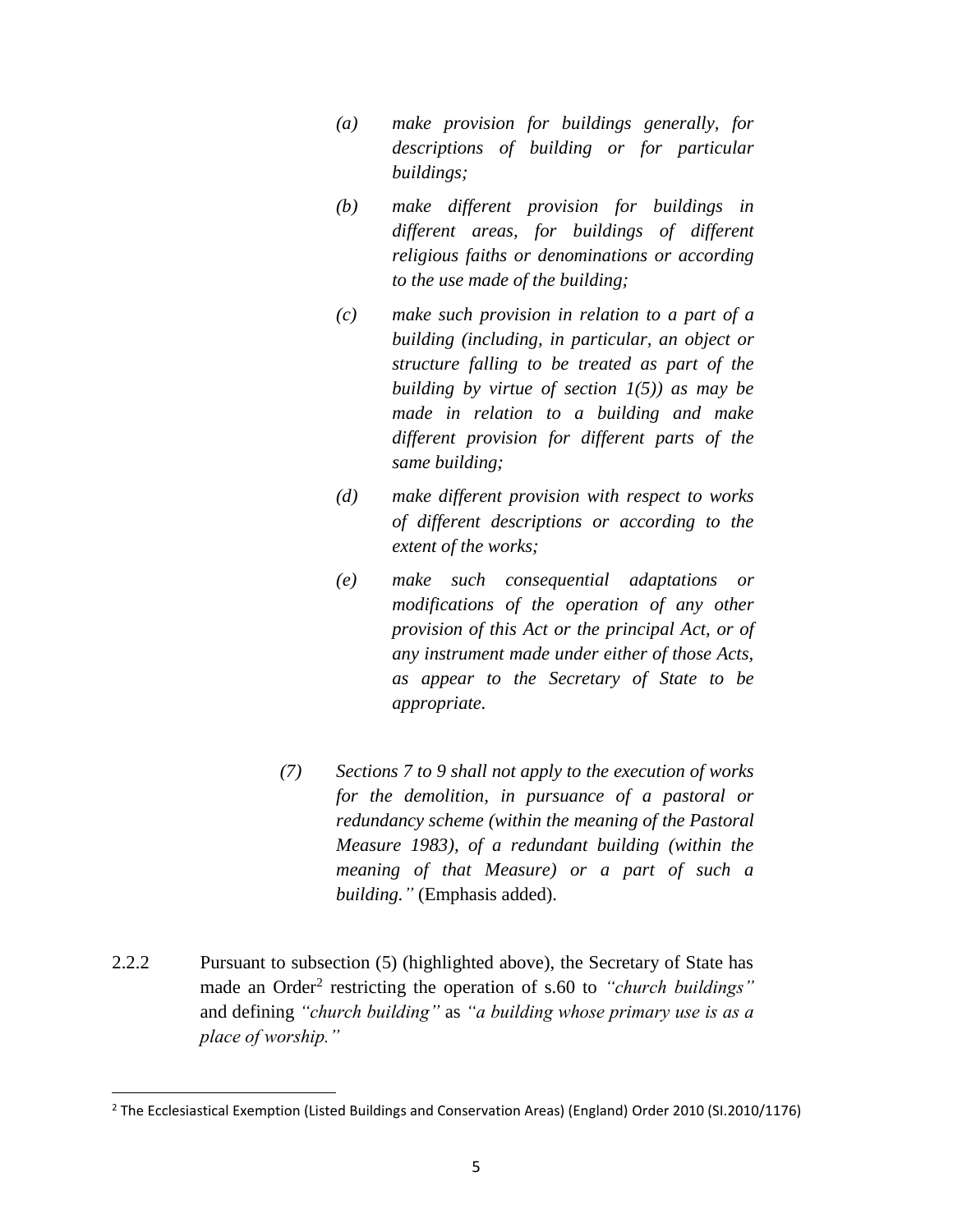- 2.2.3 S.75(1) LBA 1990 similarly exempted from the requirement for Conservation Area Consent ecclesiastical buildings which are for the time being used for ecclesiastical purposes. Conservation Area Consent for demolition is now no longer applicable in England by virtue of amendments made by the Enterprise and Regulatory Reform Act 2013, meaning that demolition of unlisted churches in conservation areas is regulated – so far as secular controls are concerned<sup>3</sup> – by means of a requirement for planning permission. In Wales, the position remains as originally enacted in 1990.
- 2.2.4 The exclusions from the control of the LBA 1990 are colloquially referred to as the *"Ecclesiastical Exemption"*.
- 2.2.5 It will be noted that the exemption does not apply to clergy housing  $(ss.60(3), 75(1))$ , 4 but *"ecclesiastical purposes"* are not otherwise defined. The specific statutory exclusion of clergy housing was added in response to case law which suggested a wide interpretation both of the terms *"ecclesiastical building"* and *"ecclesiastical purposes*": see Phillips v. Minister of Housing and Local Government [1965] 1 QB 156 at 164, where it was said that *"Parliament never intended hard and fast lines to be drawn"* in relation to ecclesiastical buildings and, obiter, that, if necessary, *"ecclesiastical purposes"* would have been construed to include a parsonage house used by the rector as the centre of his spiritual vocation and work of the cure of souls*.*
- 2.2.6 As noted above, the Secretary of State's Order removes the Exemption in the case of church buildings which are no longer used primarily as places of worship, notwithstanding the breadth of the Act's phrase, *"ecclesiastical purposes*."
- 2.2.7 In the case of a church which has been closed under the Mission and Pastoral Measure 2011, s.60(7) LBA 1990 is supplemented by the provisions of the nonstatutory *"Skelmersdale Agreement"*, a convention under which the Church Commissioners seek the guidance of the Secretary of State as to the future of any closed church which they wish to demolish, after the holding of a public inquiry if the Minister deems it necessary.

 $\overline{a}$ 

 $3$  Section 17 of the Care of Churches and Ecclesiastical Jurisdiction Measure 1991 provides for faculties to be granted for the demolition of churches in the limited range of circumstances set out in the section. A faculty or some other form of ecclesiastical authority (e.g. an order under section 18 of the 1991 Measure, or a scheme under Part 6 of the Mission and Pastoral Measure 2011) will be required in addition to any secular permission. Special notice of a petition for a faculty authorising demolition of listed churches and of unlisted churches in conservation areas is required to be given to Historic England, the local planning authority and relevant national amenity societies: see Part 9 and Schedule 2 to the Faculty Jurisdiction Rules 2015.

<sup>4</sup> Subject to the Church of England (Miscellaneous Provisions) Measure 2014 No.1, Sch.2, para 11 which provides (as amended) that the exclusion of a clergy dwelling applies *"unless it is a chapel forming part of an episcopal*  house of residence and is included in the list maintained by the Church Buildings Council under s.1 of the Care of *Places of Worship measure 1999 or is otherwise subject to the faculty jurisdiction."*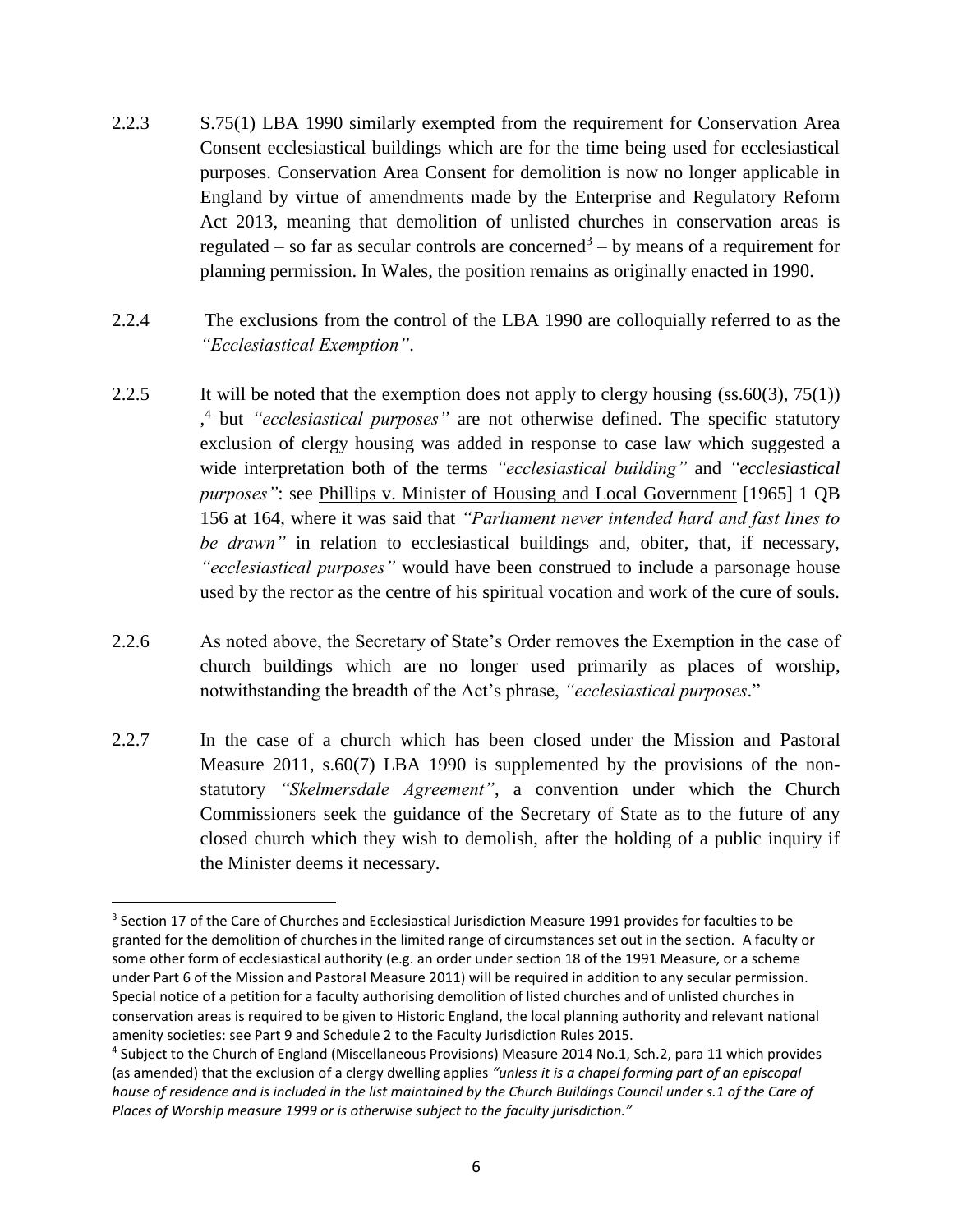2.2.8 The Ecclesiastical Exemption does not apply to planning control, which is separate from listed building control, and affects land and buildings generally.

### 2.3 *Planning Control and Special Controls*

- 2.3.1 Broadly speaking, planning permission is required for development. *"Development"* is defined by s.55 Town and Country Planning Act 1990 ("TCPA 1990"). S.55 provides as follows (so far as relevant for the purposes of this Opinion):
	- *"(1) Subject to the following provisions of this section, in this Act, except where the context otherwise requires, "development," means the carrying out of building, engineering, mining or other operations in, on, over or under land, or the making of any material change in the use of any buildings or other land.*
	- *(1A) For the purposes of this Act "building operations" includes—*
		- *(a) demolition of buildings;*
		- *(b) rebuilding;*
		- *(c) structural alterations of or additions to buildings; and*
		- *(d) other operations normally undertaken by a person carrying on business as a builder.*
	- *(2) The following operations or uses of land shall not be taken for the purposes of this Act to involve development of the land—*
	- *(a) the carrying out for the maintenance, improvement or other alteration of any building of works which—*
		- *(i) affect only the interior of the building, or*
		- *(ii) do not materially affect the external appearance of the building,*

*and are not works for making good war damage or works begun after 5th December 1968 for the alteration of a building by providing additional space in it underground;*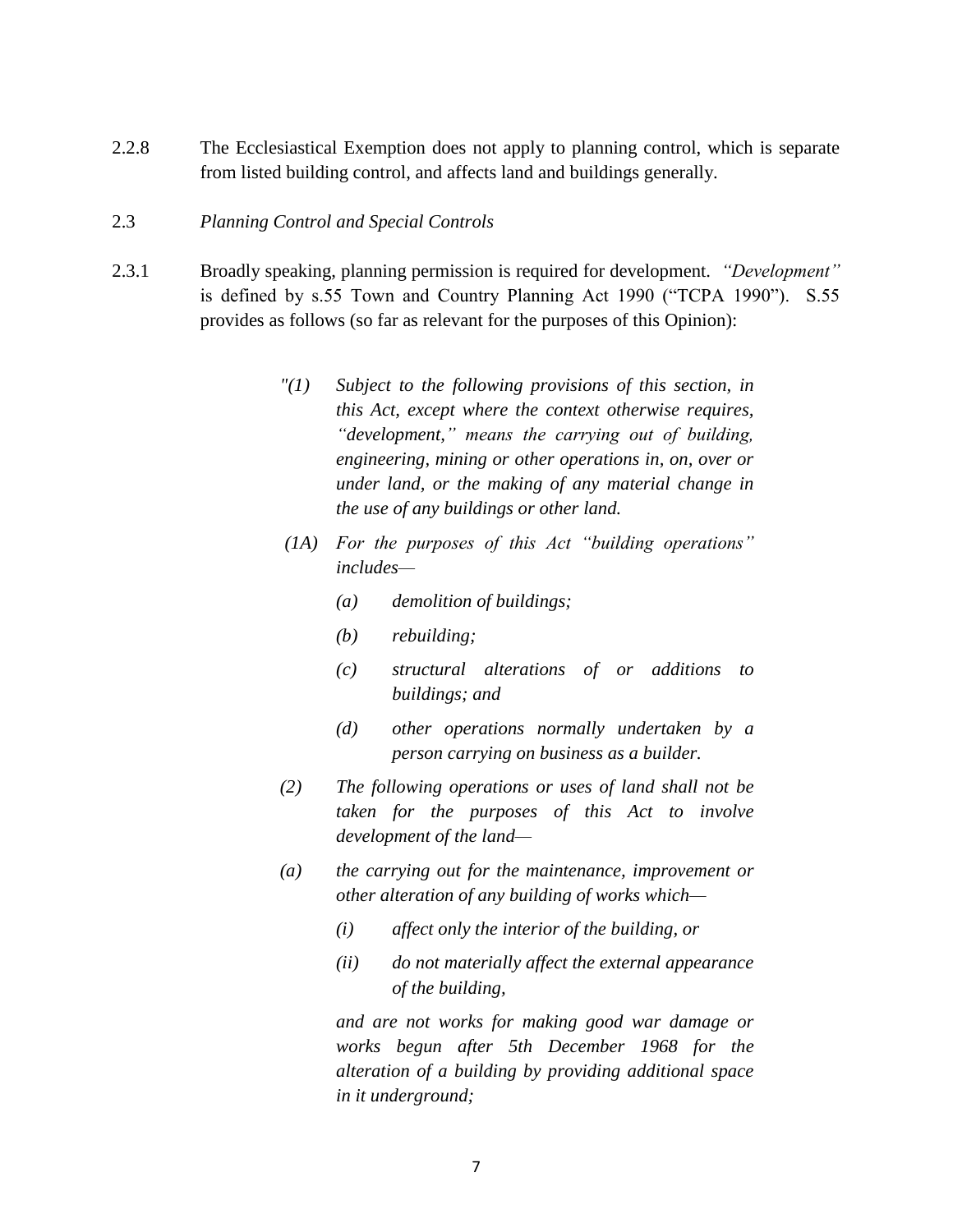- *(f) in the case of buildings or other land which are used for a purpose of any class specified in an order made by the Secretary of State under this section, the use of the buildings or other land or, subject to the provisions of the order, of any part of the buildings or the other land, for any other purpose of the same class."*
- 2.3.2 *"Development"* is, therefore, divided into two classes:
	- (a) operational development; and
	- (b) material change of use.

*…*

- 2.3.3 It will be appreciated that many changes to churches which require authorisation by way of Faculty do not require planning permission. If works are purely internal, no question of planning permission arises by virtue of  $s.55(2)(a)(i)$ . External repairs and minor external works are unlikely to require planning permission by virtue of  $s.55(2)(a)(ii)$ , though it is good practice to check that this is the case in respect of any contemplated works by speaking to an officer of the Local Planning Authority. In cases of difficulty, a binding statutory determination may be sought from the Authority under s.192 of the Act. If the matter is, for any reason, not straightforward, such that a certificate under s.192 might be appropriate, then expert planning advice should be sought.
- 2.3.4 Trees and advertisements are subject to specific statutory controls within the secular planning regime. In summary, if a tree is the subject of a Tree Preservation Order or is within a Conservation Area, the consent of the Local Planning Authority is required for the cutting down, topping, lopping, uprooting, wilful damage or wilful destruction of the relevant tree unless removal of the tree has been authorised under a planning permission. Notices in churchyards may require advertisement consent depending on the circumstances. The Ecclesiastical Exemption does not apply to these forms of regulation. Once more, it is always prudent to consult the Local Planning Authority when any question arises as to the possible engagement of these statutory provisions.
- 2.3.5 Returning to planning permission and the definition of *"development",* it is necessary to consider the two limbs a little further. Operational development results in some physical change to land or buildings. Material change of use, on the other hand, is concerned with some change in the activities carried out on land or in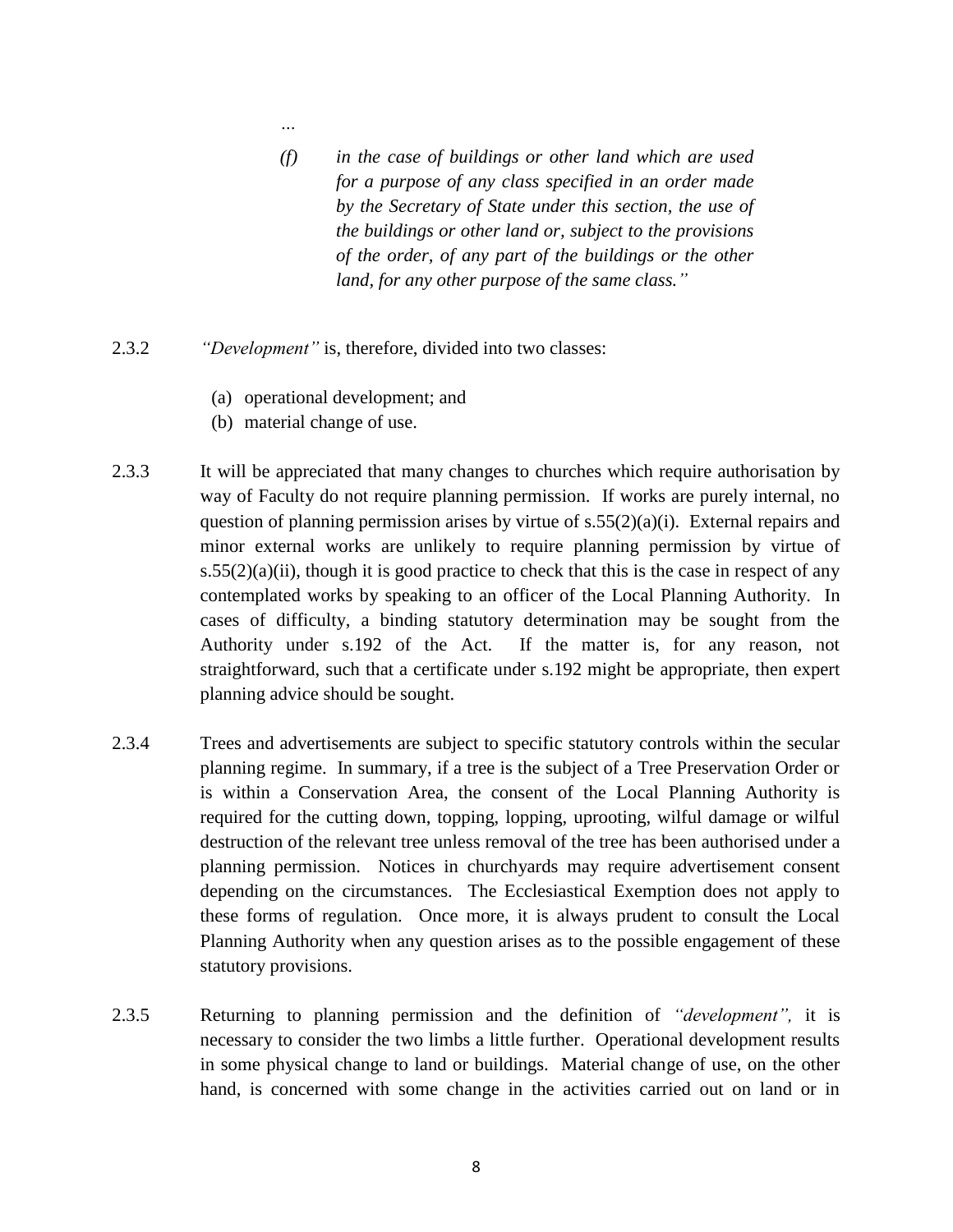buildings.<sup>5</sup> It is not necessary to consider operational development further for the purposes of this Opinion which is concerned with the implications of introducing secular activities into church buildings.

- 2.3.6 The phrase *"material change of use"* is not comprehensively defined in the legislation. It has therefore fallen to the courts to establish principles to guide the determination of whether or not a change is material, subject to the overall approach which is that application of such a general concept is a matter of fact and degree for the Local Planning Authority in the first instance.
- 2.3.7 Of particular relevance to the question under consideration are the concepts of materiality, primary and ancillary uses and mixed uses.
- 2.3.8 When considering whether or not a change requires planning permission, that is, whether or not it is material, the Courts will identify what the primary use of the land in question is. Statutory provision has made this task easier in many instances by means of the Town and Country Planning (Use Classes) Order 1987, which lists and groups together certain classes of land use. Broadly speaking, changes between uses in the same groups are declared by s.55(2)(f) TCPA 1990 (set out above) not to constitute development and do not, therefore, require planning permission. Churches are included with Class D1, which groups together the following uses:

*" Any use not including a residential use —*

- *(a) for the provision of any medical or health services except the use of premises attached to the residence of the consultant or practitioner,*
- *(b) as a crèche, day nursery or day centre,*
- *(c) for the provision of education,*
- *(d) for the display of works of art (otherwise than for sale or hire),*
- *(e) as a museum,*

- *(f) as a public library or public reading room,*
- *(g) as a public hall or exhibition hall,*
- *(h) for, or in connection with, public worship or religious instruction."*

<sup>&</sup>lt;sup>5</sup> See Lord Denning in Parkes v Secretary of State for the Environment [1979] 1AER 211 at 213.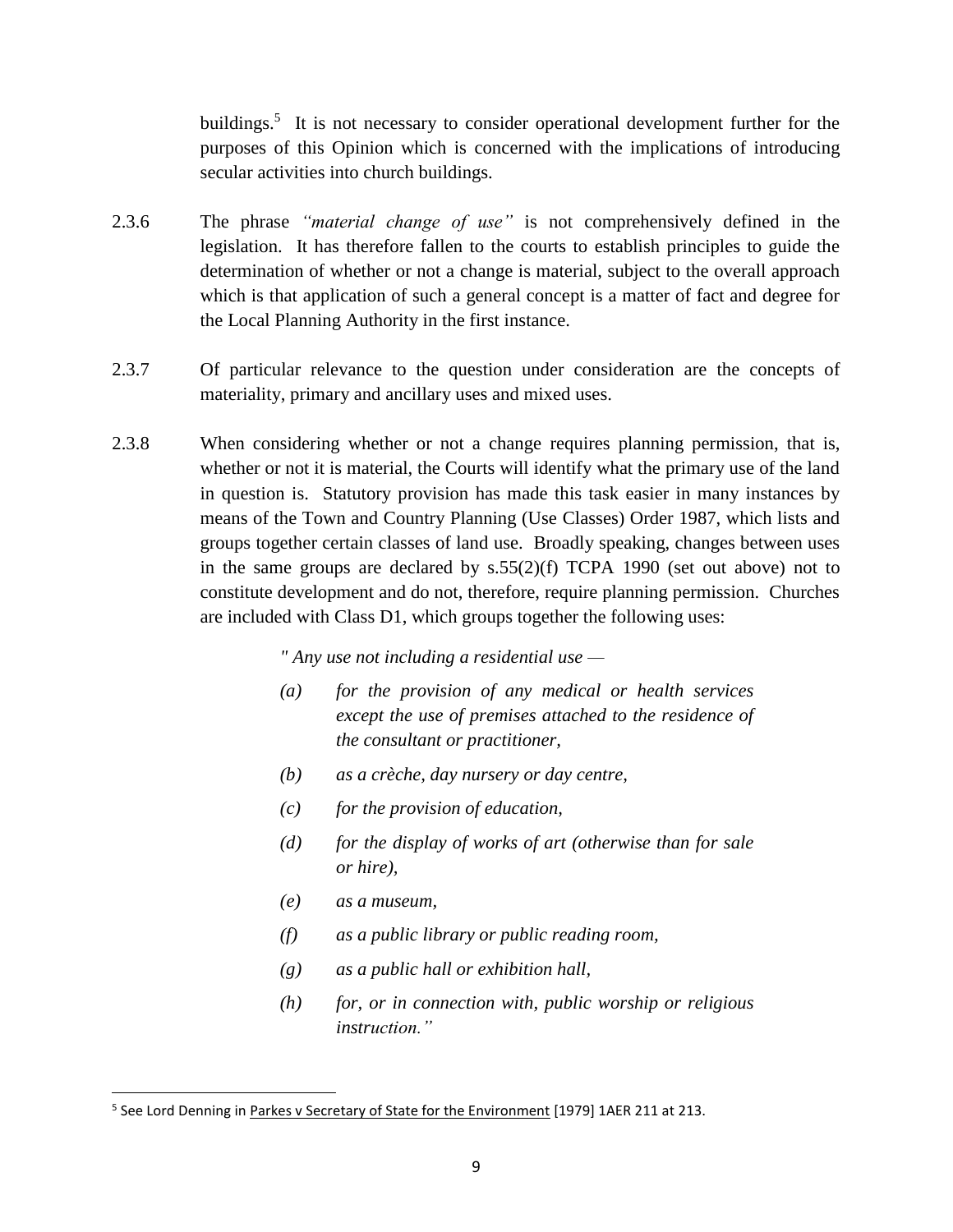- 2.3.9 Reverting to the general position, it is important to remember that, unlike planning control, listed building consent is not governed by the concept of *"development"* therefore the exception in ss.60 and 75 LBA 1990 in respect of *"any ecclesiastical building which is for the time being used for ecclesiastical purposes"* does not extend to other Class D1 uses, even though change of use of a church to, say, use as a day centre, would not require planning permission. The critical question in relation to applicability of the Ecclesiastical Exemption is, therefore, the nature of any change of use of the building *from* use for ecclesiastical purposes *to* something else. This question will need to be judged in the same way as other questions about material change of use, that is, as a matter of fact and degree and general principle. Clearly, the provisions of the Order will also be relevant and, for the benefits of the Ecclesiastical Exemption to be retained, the primary use must continue to be as a place of worship.
- 2.3.10 It is not every change of use which is *"material."* A change is not material if it is de minimis (i.e. so minor in nature that the law takes no notice of it). The Courts have accepted that it is relevant to consider the possible off-site effects of a change, for example traffic or noise impacts. Of particular importance for this Opinion is the concept of primary and ancillary uses. The Courts have recognised that a primary use might encompass a range of activities. For example, in recognition that a hotel use might involve many different aspects which might otherwise be capable of being uses in their own right, it was held that a non-residents' bar was incidental to a primary hotel use, even though only 20% to 30% of its customers were hotel residents: Emma Hotels Ltd v Secretary of State for the Environment [1979] JPL 390; [1981] JPL 283. It is a question of judgment as to whether a use is truly ancillary; uses which start in that way may grow such that the ancillary link is lost. To choose a religious illustration of this principle, the Court considered in Hussain v Secretary of State for the Environment [1971] 23 P&CR 330 the planning status of use of part of retail premises for the ritual slaughter of chickens in accordance with Moslem law. Although a certain amount of preparation of articles for sale could be regarded as incidental to retail use, the Court held that the slaughtering of animals was not.

### 3 ECCLESIASTICAL LAW PRINCIPLES

3.1 As Halsbury's Laws of England succinctly states: *"It is not possible to alienate consecrated land or buildings completely from sacred uses and to appropriate them*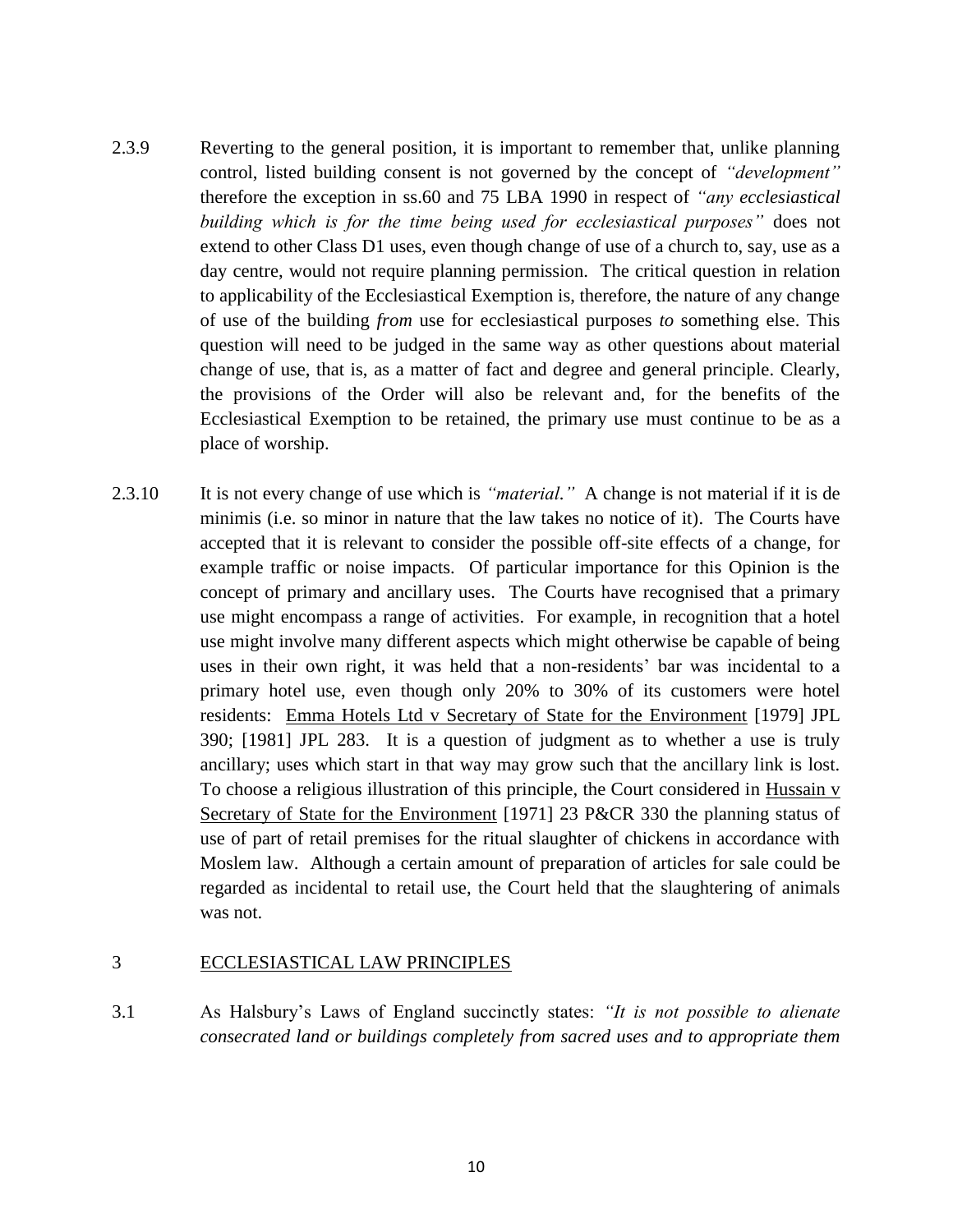*permanently to secular uses without the authority of an Act of Parliament or a Measure of the Church Assembly or General Synod."<sup>6</sup>*

- 3.2 As noted above, the current statutory provision which enables alienation to be authorised is the Mission and Pastoral Measure 2011. In the case of a total appropriation of a listed building to and use for non-ecclesiastical uses, then the Ecclesiastical Exemption would cease to apply, since the building in question would no longer be *"used for ecclesiastical purposes"*, as set out in sections 60 and 75 LBA 1990<sup>7</sup>. Moreover, the provisions of the Order would operate to remove the effect of the Exemption. The special and separate position of demolitions pursuant to a scheme under the Measure are dealt with by s.60(7) LBA 1990 and the Skelmersdale Agreement.
- 3.3 The more usual situation and the one which has been encouraged by the Church Buildings Review Group is, however, the use of part of a church for something other than activities which would normally be regarded as use for *"ecclesiastical purposes"* and/or part time use for purposes other than worship or other church-run activities. As the Church's understanding of mission evolves, it may be that its approach to *"ecclesiastical purposes"* and *"primarily as a place of worship"* will become rather more flexible than that of the secular Local Planning Authority or Court. There is little authority on the point. The wide approach of the Court in Phillips is noted above; the proposition that any building that happened to be owned by the church might fall within the definitions was, however, rejected. That decision is now nearly fifty years old and, prior to amending legislation, concerned a building which might be thought fairly obviously to have been in use for ecclesiastical purposes. Modern secular courts faced with more innovative uses and activities in church buildings might be less deferential. On balance, though, given the caveat in s.68 Mission and Pastoral Measure 2011 that a lease may only be authorised in respect of part of a church and that the Consistory Court must ensure that the premises remaining unlet, together with the premises let are, taken as a whole, used primarily as a place of worship, we consider that any potential planning difficulties are more apparent than real in the case of leases.

 $^6$  5<sup>th</sup> edn. Vol.34, para 840

<sup>&</sup>lt;sup>7</sup> Therefore an offence is committed if listed building consent is not obtained prior to demolition, since at the date of commission of the offence (ie. the demolition itself) the building would not be in use for ecclesiastical purposes: see A-G ex rel. Bedfordshire County Council v. Trustees of Howard United Reformed Church [1976] AC 363. A statutory defence is available for works to a building which are urgently necessary in the interests of safety or health or the preservation of the building: see section 9(2) LBA 1990. An equivalent defence is available for the urgent demolition of an unlisted building in a conservation area: see section 196D(4) TCPA 1990. Section 18 of the Care of Churches and Ecclesiastical Jurisdiction Measure 1991 provides for the chancellor to authorise the emergency demolition of a church without a faculty in circumstances where a statutory defence would be available under LBA 1990 or TCPA 1990.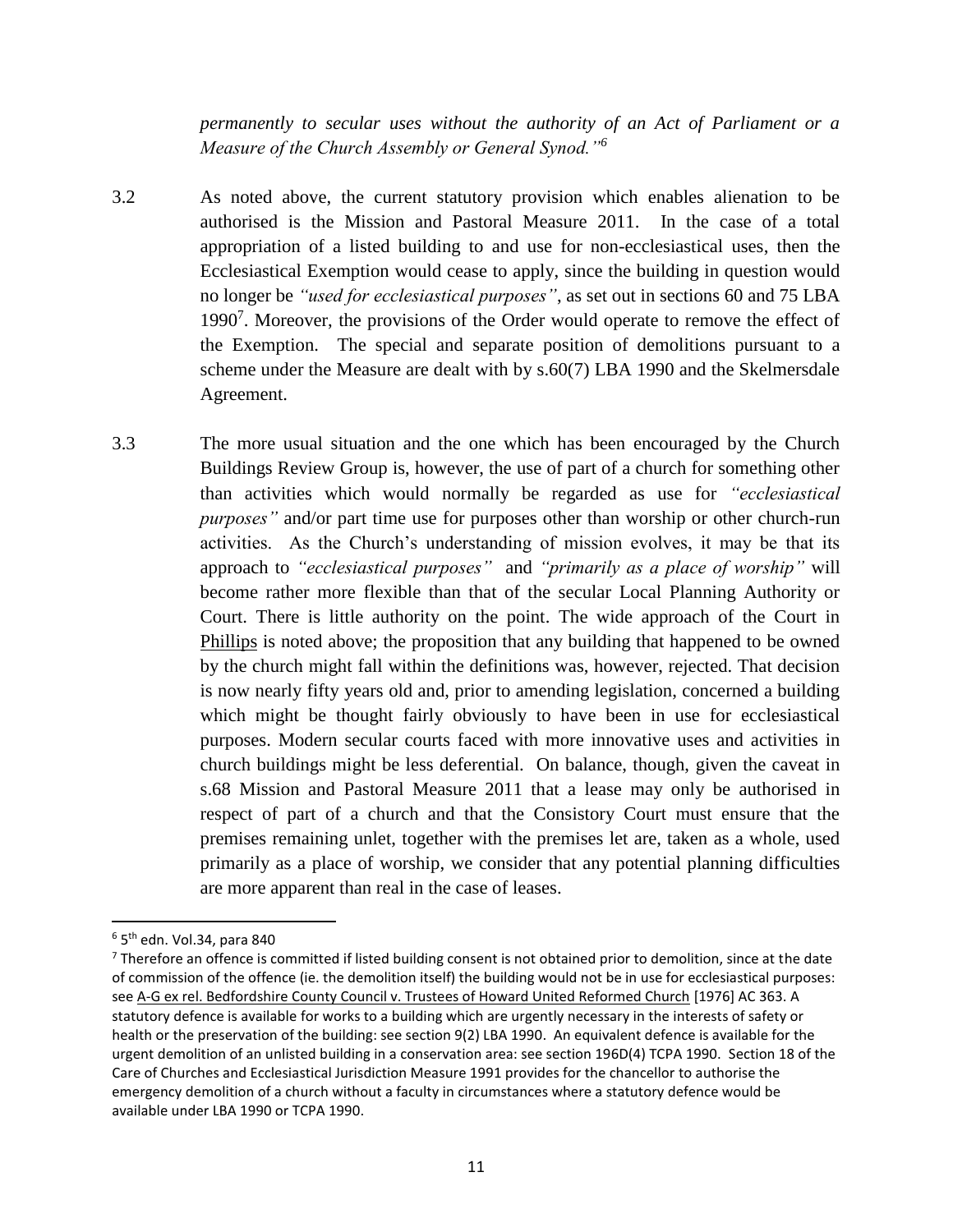- 3.4 Licences were not brought within the scope of the amending legislation<sup>8</sup> since these could already be authorised by Faculty. It nevertheless seems to us that, when considering the grant of a Licence under Faculty, Chancellors should be guided by the same principle of primacy of use as a place of worship. Whether or not a material change of use has occurred as a matter of secular planning law is not determined by the precise legal nature of any occupation. Hence, loss of primacy as a matter of fact, pursuant to a licence, albeit that such occupation would not have the same property law incidents as a lease, would be determinative as a matter of planning law. Quite apart from the clear legislative intention of the Measure not to endorse the complete change of use of a church in the absence of a scheme under its other provisions, it would be imprudent, in the case of a listed church, to fail to observe the primacy principle because of the risk of losing the Ecclesiastical Exemption.
- 3.5 The primacy principle enshrined in s.68 of the Measure sits well with the secular notion of primary and ancillary uses and it is difficult to conceive of planning problems arising, provided the ecclesiastical law principles set out above are observed.
- 3.6 Another secular planning concept is that of mixed uses. Such situations are to be distinguished from those where there is a primary use to which other uses are incidental or ancillary. Mixed uses exist when it is not possible, amongst two or more activities, to discern one which has primacy to which others are ancillary. In such situations, where there was previously a single use, development will be held to have occurred. Here, it seems to the Commission, there is greater scope for a mismatch between ecclesiastical and secular law. This is because the secular arm might have a narrower view of *"ecclesiastical purposes"* or *"primarily as a place of worship*" than the ecclesiastical court which would, as a matter of practice, have regard to the role of a church as a local centre of worship and mission<sup>9</sup>.
- 3.7 Once again, however, having regard to the primacy of worship principle set out in s.68 of the Measure, we do not foresee difficulties in terms of the Ecclesiastical Exemption. *"Ecclesiastical purposes"* in the LBA 1990 is, plainly, a wider phrase

<sup>8</sup> The original predecessor to s.68 was contained within the Pastoral (Amendment) Measure 2006, which, as noted by the Church Buildings Group (above) was intended to enable secular use of churches by organisations which needed the security of a lease, provided such uses were not inconsistent with the primary use as a place of worship.

<sup>9</sup> In *Re St Luke Maidstone* [1995] 1AER 321, the Court of Arches held that s.1 Care of Churches and Ecclesiastical Jurisdiction Measure 1991 does not apply to the ecclesiastical courts but observed that the statutory provision, had it applied, would, in any event, have added nothing to the existing duty and practice of chancellors.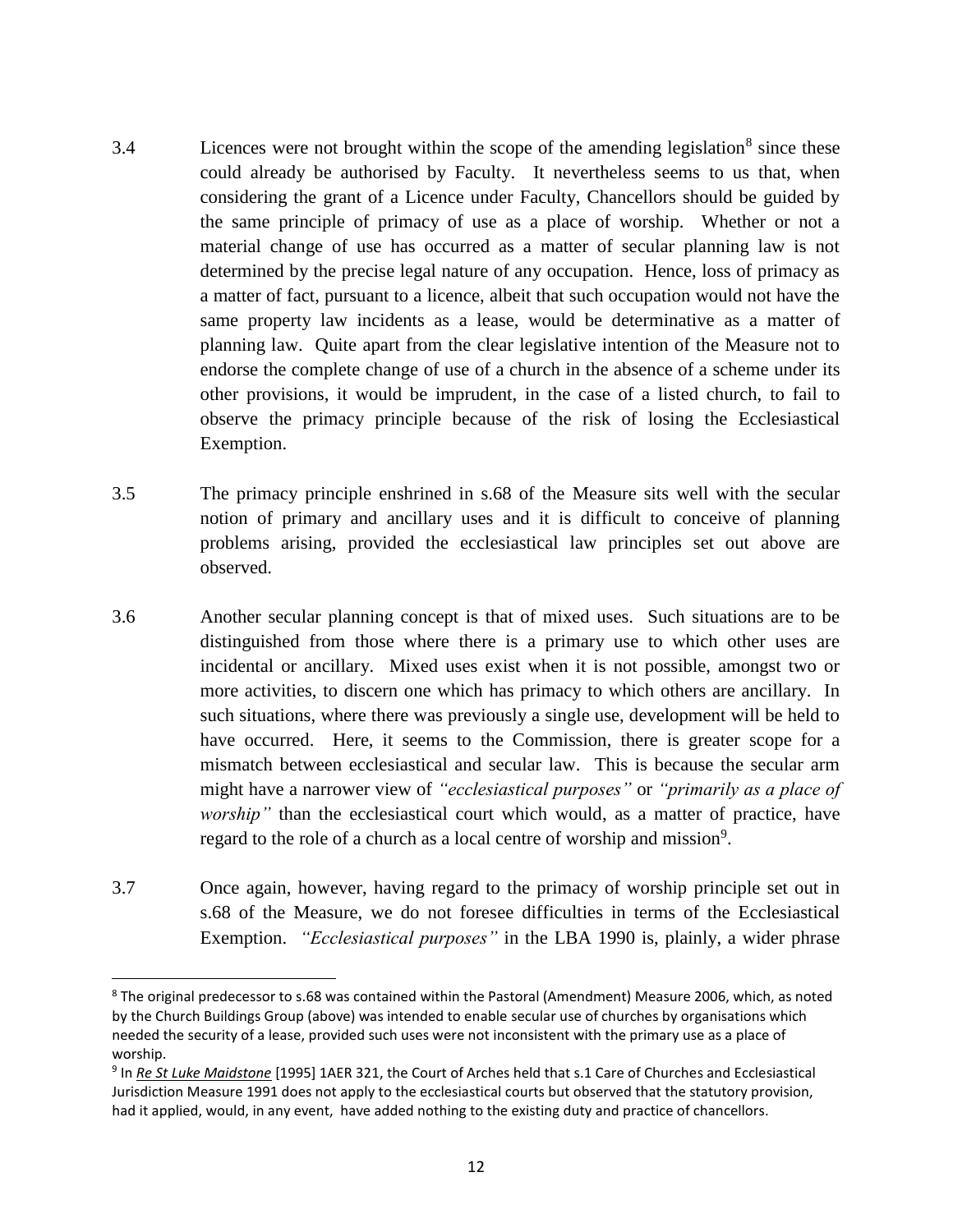than the Measure's words, *"used primarily as a place of worship"*. In Whitstable, St Peter [2016] ECC Can 1, a faculty was granted for the temporary siting of a Post Office *"pod"* inside the church. Planning permission had already been granted for change of use. The Commissary General had regard to the size and positioning of the *"pod"* and the practical implications for worship, concluding that they would be acceptable, providing that provision were made in the licence for accommodating occasional offices. She also had regard to the Petitioners' mission objectives. As the church was unlisted, no question of loss of the Ecclesiastical Exemption arose.

3.8 It seems to the Commission that the particular mission of the local church, for example in terms of service to the community or consciousness-raising, would be relevant in the event that the scope of *"ecclesiastical purposes"* were to be questioned in any case involving a listed building. Circumstances will vary, but even in a case of a mixed use of place of worship (Use Class D1) and something else (e.g., part time shop or broadband or mobile phone installations under licence), there would continue to be use for *"ecclesiastical purposes"*. This conclusion is reached because a faculty should not have been granted without primacy of the worship function having been secured; furthermore, the mission rationale for the other use should have been clearly explained both to the Local Planning Authority and the Chancellor.

# 4 RATING

- 4.1 The Local Government Finance Act 1988 Schedule 5 paragraph 11 provides as follows:
	- *"(1) A hereditament is exempt to the extent that it consists of any of the following—*
	- *(a) a place of public religious worship which belongs to the Church of England or the Church in Wales (within the meaning of the Welsh Church Act 1914) or is for the time being certified as required by law as a place of religious worship;*
	- *(b) a church hall, chapel hall or similar building used in connection with a place falling within paragraph (a) above for the purposes of the organisation responsible for the conduct of public religious worship in that place.*
	- *(2) A hereditament is exempt to the extent that it is occupied by an organisation responsible for the conduct of public religious*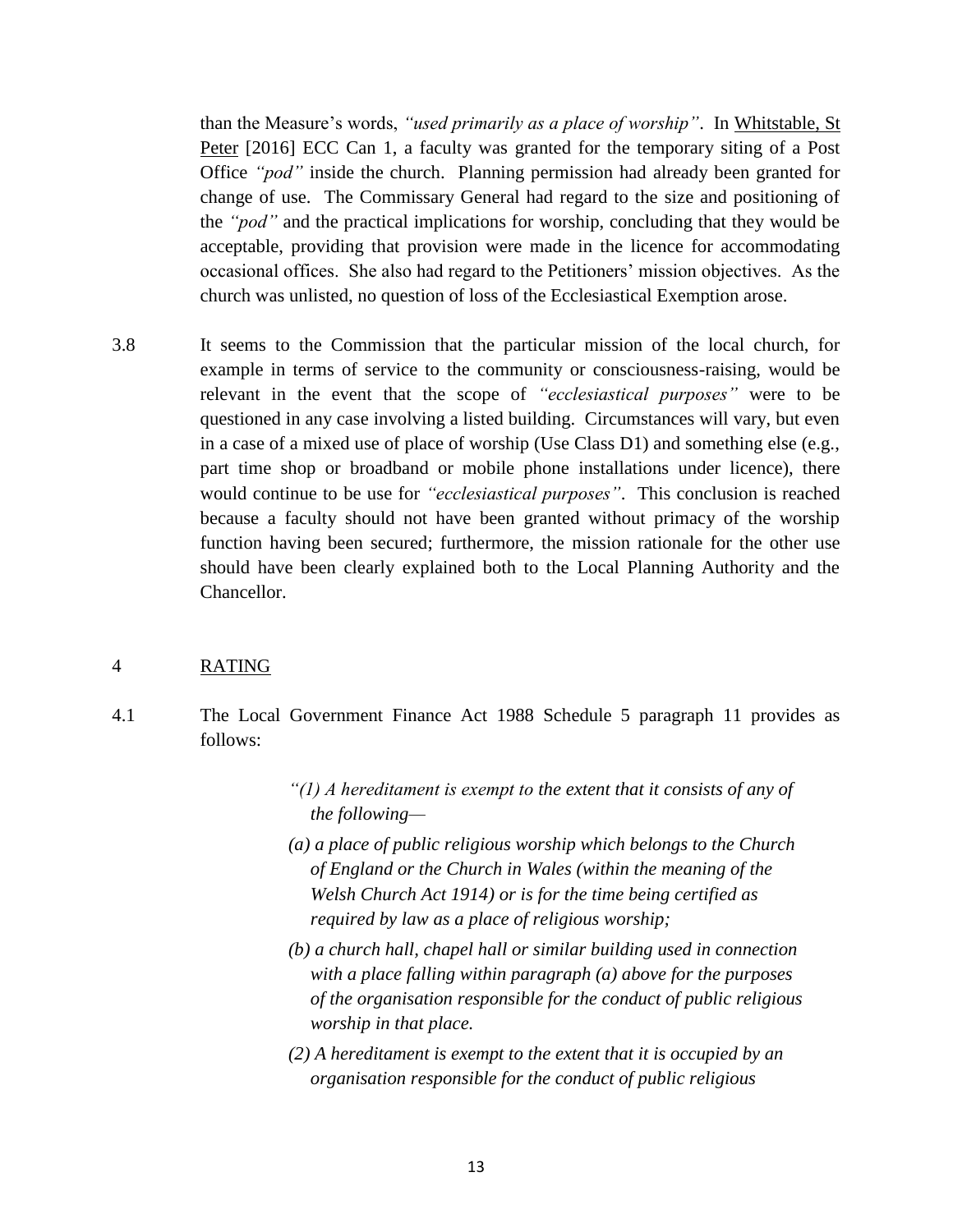*worship in a place falling within sub-paragraph (1)(a) above and—*

- *(a) is used for carrying out administrative or other activities relating to the organisation of the conduct of public religious worship in such a place; or*
- *(b) is used as an office or for office purposes, or for purposes ancillary to its use as an office or for office purposes.*
- *(3) In this paragraph 'office purposes' include administration, clerical work and handling money; and 'clerical work' includes writing, book-keeping, sorting papers or information, filing, typing, duplicating, calculating (by whatever means), drawing and the editorial preparation of matter for publications."*
- 4.2 Places of worship are exempted from non-domestic rates, as is any ancillary use falling within the scope of paragraph 11. The use of the words "*to the extent that*" requires apportionment where ancillary use falls outside the scope of paragraph 11. In some cases, the apportionment will be on a spatial basis and in others, on a time basis, or both, depending on the nature of the use. Particular difficulty can arise in relation to multi-functional buildings. The question of whether or not a building is exempt and the extent of the exemption is determined on a day to day basis, at the end of each day. The place of worship must "belong to" the Church of England in order to benefit from the exemption. The words "belong to" do not refer to legal ownership. The status of churches build before 1855 is preserved by the Places of Worship Registration Act 1855. For buildings after this date, a building "belongs to" the Church of England if it has been consecrated or licensed for public worship. The building must be used for public religious worship.
- 4.3 A church hall must be used for the purposes of the Church of England. A hall that is let for a range of purposes including wider community purposes that go beyond religious life and extend to social life will not lose its exemption, but a lease of a church hall for the exclusive occupation by a third party will not be exempt. For example, occupation by a youth group under the control of the minister or the PCC will be exempt; occupation by a scout group will not be exempt unless the Church of England sponsors the scout group and its membership is drawn predominantly from the congregation. Similarly, the position in relation to occupation by children's nurseries will depend on whether or not that nursery is under the control of the minister and PCC. The wording of any lease or licence arrangement will be a significant factor in establishing whether or not the exemption applies.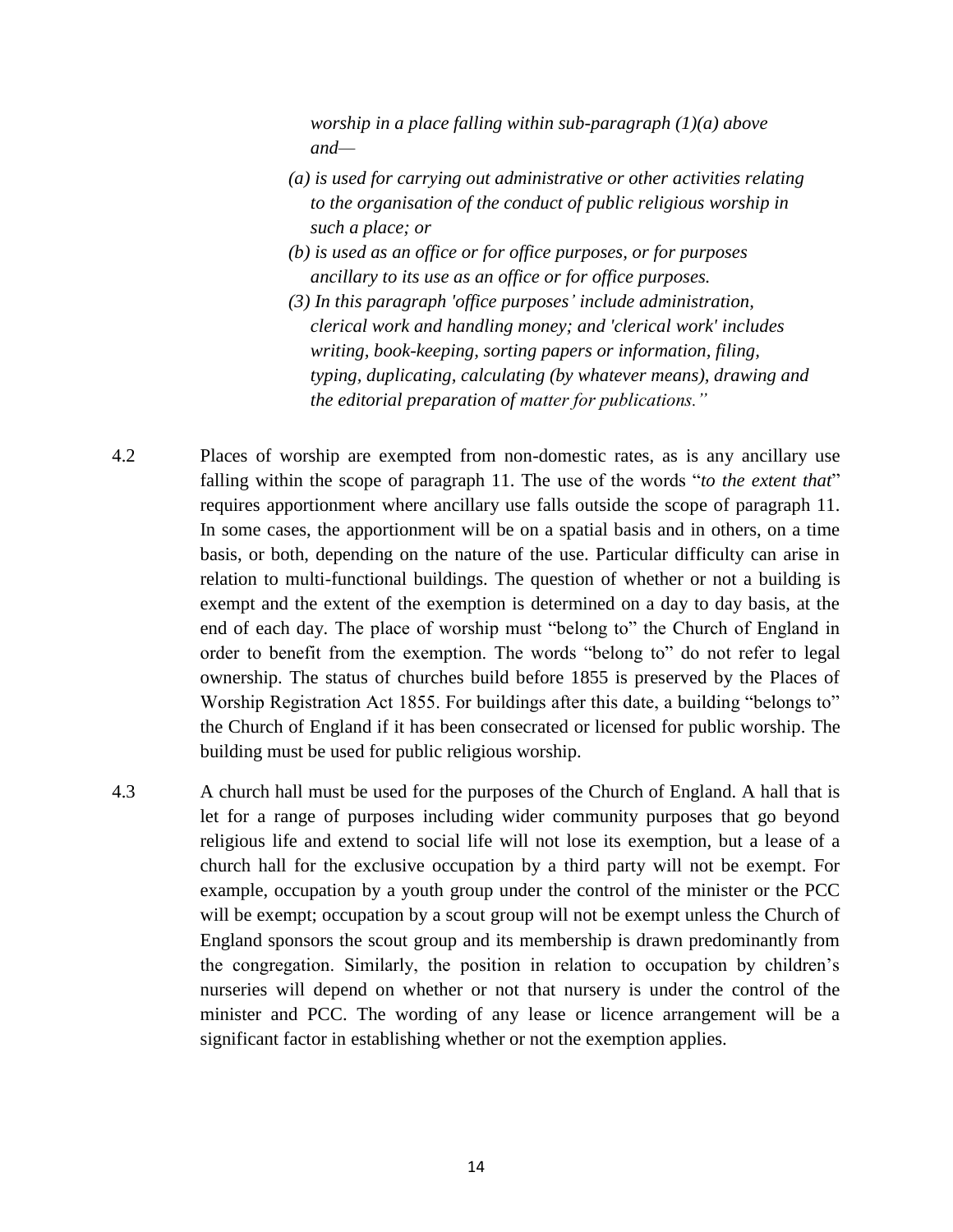- 4.4 Commercial occupation, including retail premises, bookshops, gift shops, function rooms that are separated from the place of worship and religious training centres, is unlikely to be exempt. $10$
- 4.5 The use of premises by the Church of England for office accommodation, as defined, is exempt. Such occupation is not limited to occupation by the parish office of the parish concerned. The user by the Church of England may be for other purposes connected to the Church or by a group of parishes or by the diocese. Office user by another independent body will not be exempt.
- 4.6 For those properties falling outside the exemption afforded by the Local Government Act 1988 Schedule 5 paragraph 11, other relief may be available. Relief of 80% of the business rate liability is given by section 43(6) Local Government Finance Act 1988:
- 4.6.1 where the ratepayer is a charity and the property is used wholly or mainly for the charitable purposes of that charity or another charity or charities<sup>11</sup>, or
- 4.6.2 where the ratepayer is registered community amateur sports  $\text{club}^{12}$  and the property is used wholly or mainly for the purposes of that registered club or another registered club or clubs.
- 4.7 Relief will not be available where the charity occupies a small part of the property. The amount of mandatory relief given under s43(6) is 80% of the business rate liability.

l

<sup>10</sup> For example: *Glenwright and Durham CC v St Nicholas PCC* [1988] RA 1 where a former vestry, which had received planning permission for a change of use to a shop subject to a condition that it should operated for the benefit of the PCC and was occupied by a charitable company, was held not to be exempt; *The Chapter of the Abbey Church of St. Alban v Booth (VO) (2004) VT* [2004] RA 309: a shop and refectory run by a separate company with a separate identity with objectives quite separate from those of the Cathedral was not exempt; compare *Ebury (VO) v Church Council of the Central Methodist Church* [2009] UKCT (LC) 138: two rooms in a church buildings used as a bookshop selling Christian books, greetings cards, devotional items and including a coffee shop run by volunteers and used part of the time for church activities were exempt. In *Romily Lifecentre v Tuplin (VO)* [2011] RVR 255 a café and bookshop run by a separate charitable company limited by guarantee in premises some distance from the church was not exempt. The *Ebury* case was distinguished because in that case the kitchen was not a commercial kitchen and the turnover was very small. By comparison, the *Romily Lifecentre* operation was commercial in appearance, operated from kitchens of a commercial standard, had a very high turnover and gave no financial support to the church.

<sup>&</sup>lt;sup>11</sup> The Local Government Finance Act 1988 contains no definition of "charitable purposes". See the definition of "charitable purposes" contained in the Charities Act 2011. Local Government Finance Act 1988 s.64(10) provides that property used wholly or mainly for the sale of goods donated to a charity will be treated as being used for charitable purposes where the proceeds of sale of the goods, after deduction of expenses, are applied for the purposes of a charity.

 $12$  The club, society or other organisation must be a community amateur sports club for the purposes of Chapter 9 of Part 13 Corporation Tax Act 2010.